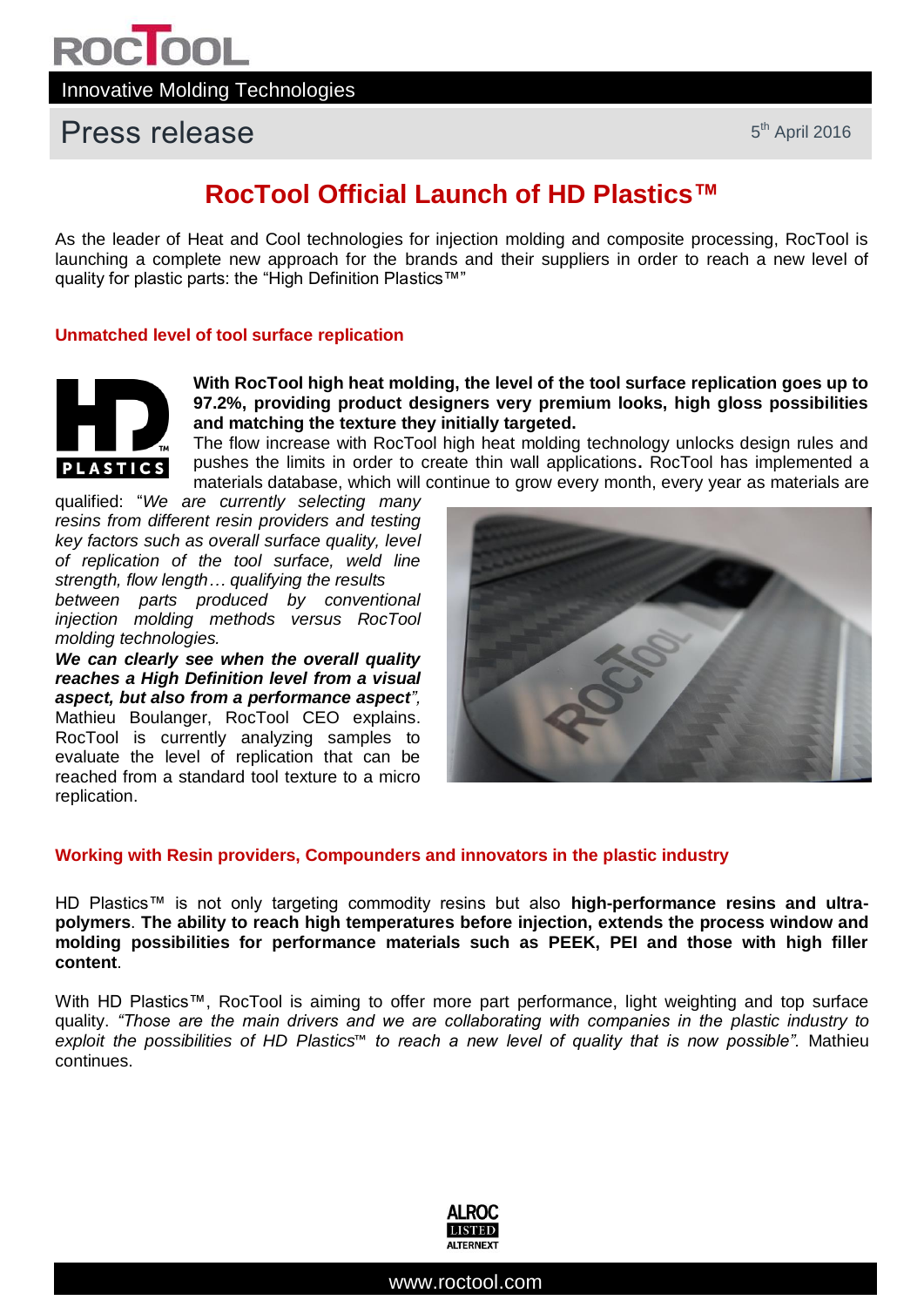# **ROC**OOL Innovative Molding Technologies

### **SEM Micrography of Chemical Grain Surface – (Polycarbonate)**



*The left side shows a texture obtained with conventional injection molding, then on the right it is the same texture and same material but with very detailed replication using RocTool molding technology (picture 400X magnification).*

### **Planet friendly and No paint is a priority**

With HD Plastics™, RocTool is currently evaluating all the possible solutions to reduce or eliminate the use of paint. The use of the right resins with RocTool process and creating unique decorated textures on the tool surface is a way to fully eliminate secondary operations. "*We realize that increasing the number of painting lines, or adding secondary steps in the manufacturing of decorated products is not a long term solution, along with the need to be environmentally concerned. The use of decorative film is also costly and very difficult to use on complex shapes."* Dr. Feigenblum, RocTool CTO adds.

Scratch resistance on a plastic molded part is clearly a challenge, but the selection of the right resins, colors, extended process window with RocTool induction system and the unique tool surface patterns are efficient ways to address it and find good compromises.

### **HD Stories**

In order to inspire and work with product designers, RocTool will frequently release some "HD Stories" to share some quality achievements on real products in production, such as NESPRESSO® who recently won the **JEC Innovation Award** in partnership with RocTool and Flex for their Pixie Clips coffee machine.



www.roctool.com